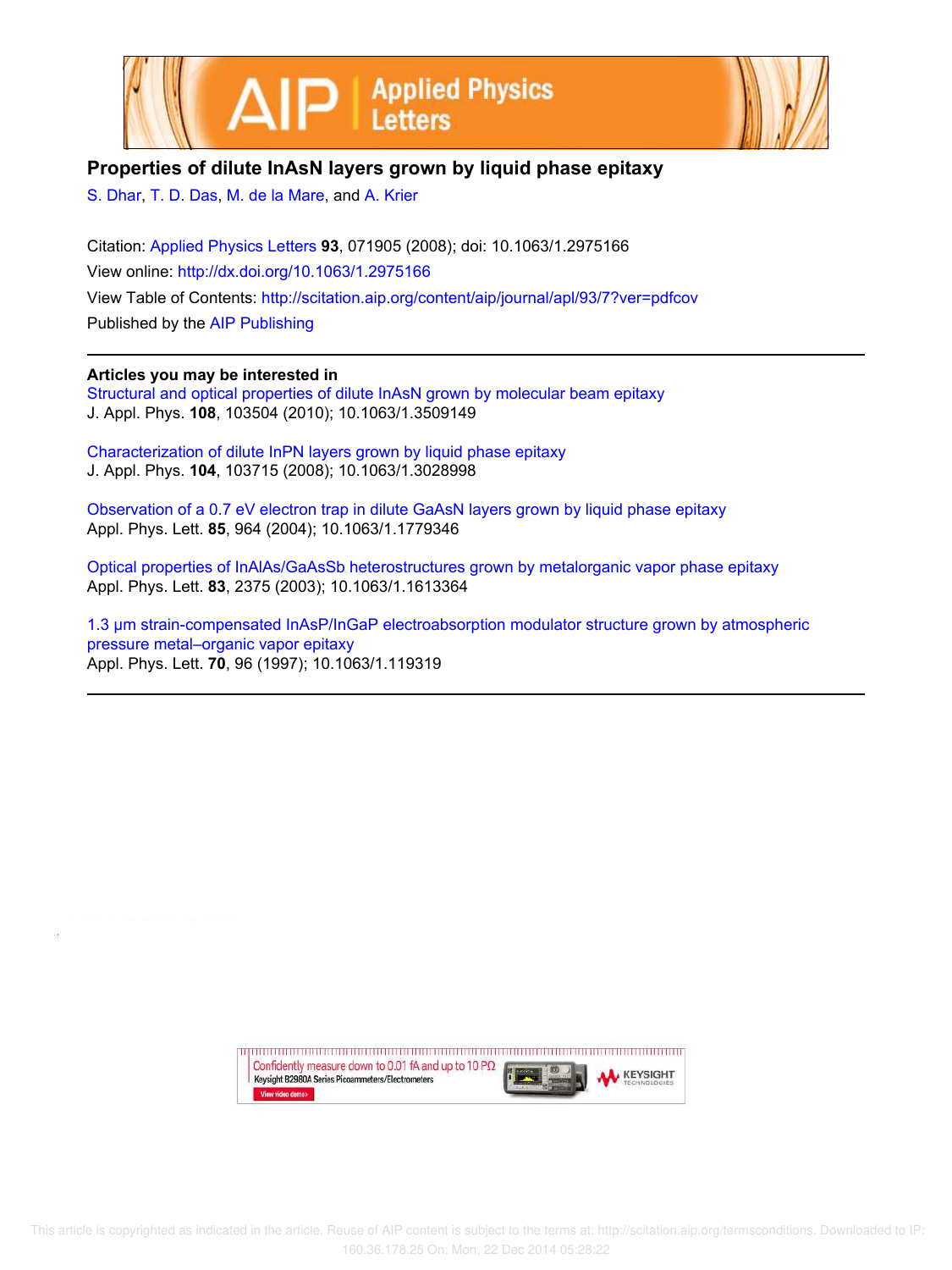## **Properties of dilute InAsN layers grown by liquid phase epitaxy**

S. Dhar,<sup>1</sup> T. D. Das,<sup>1</sup> M. de la Mare,<sup>2</sup> and A. Krier<sup>2,a)</sup>

<sup>1</sup>*Department of Electronic Science, University of Calcutta 92, A. P. C. Road, Kolkata-700009, India* 2 *Physics Department, Lancaster University, Lancaster LA1 4YB, United Kingdom*

Received 17 June 2008; accepted 31 July 2008; published online 22 August 2008-

We report on the liquid phase epitaxial growth of InAsN from indium rich solution. The spectral properties of dilute bulk alloys containing  $N \sim 0.5\%$  and which exhibit photoluminescence in the midinfrared spectral range without any postgrowth annealing are described. The blueshift in the emission spectrum is attributed to a combination of tensile strain and band filling effects. © *2008 American Institute of Physics*. DOI: 10.1063/1.2975166

The narrow gap III-V dilute nitride compound InAsN is of special interest due to its potential applications for use in optoelectronic devices operating in the midinfrared spectral region which is rich in applications.<sup>1-3</sup> The addition of small quantities of nitrogen to III-V semiconductors has generally been found to result in a large band gap bowing<sup>4</sup> and a significant reduction in the band gap of the material.<sup>5</sup> In the case of InAsN this property could be used to reduce the band gap further from that of InAs thereby making the material an alternative to other midinfrared materials, such as HgCdTe, PbSnTe, and InAsSb. The advantage of using InAsN is the ability to tune the band gap down to a very low value by controlling the amount of nitrogen incorporated and, in principle, to grow the alloy nearly lattice matched not only to InAs<sup>6</sup> but also to GaAs<sup>7</sup> and InP<sup>8</sup> by using appropriate amounts of nitrogen. InAsN single layers and quantum wells have so far been grown by molecular beam epitaxy $6-9$  (MBE) and metal-organic vapor phase epitaxy.<sup>3,10,11</sup> Liquid phase epitaxy (LPE), which is a thermal equilibrium growth technique, capable of producing epitaxial materials with excellent crystalline perfection and high luminescence efficiency, can avoid some of the problems associated with ion damage from the N plasma used in MBE growth of dilute nitrides and so is an attractive alternative. However, it has only very recently been used for the growth of high quality  $GaAsN^{12-14}$ and  $GaSbN<sup>15</sup>$  using polycrystalline GaN as the source of nitrogen in the growth melt. In this paper we report on the LPE growth of InAsN and the photoluminescence (PL) emission properties of the resulting epitaxial layers.

LPE growth of the InAsN layers was done in a horizontal tube reactor using a transparent gold furnace and high purity quartz tube. The growth boat was made of high purity, high density graphite obtained from *Poco Graphite*, USA. Prior to growth, the reactor together with the graphite boat, were baked for several hours at high temperature under Pddiffused ultrapure hydrogen gas. Initially, 99.999 99% pure In metal, procured from *JMC Ltd.*, USA, was loaded in to the boat and baked at 780 °C for 18–20 h under purified hydrogen flow. The required quantity of 99.9999% polycrystalline (JMC) InAs was then added to the In contained in the growth melt bin and baked again at 750 °C for the same period. Finally, precisely weighed amounts of 99.8% polycrystalline InN, obtained from *Alfa Aesar*, USA, were added to the growth melt and baked at 700  $^{\circ}$ C for 1-2 h. Growth was typically commenced at 590 °C for 7–8 min using a melt supersaturation of  $5-6$  °C and a constant cooling rate of  $0.\overline{3}$  °C/min onto InAs (100) substrates.

After growth, the surface of the layer was inspected using a Nomarski phase contrast microscope. To detect the presence of N in the grown layers, energy dispersive X-ray analysis (EDX) measurements were done in a *Quanta FEG200* scanning electron microscope. The structural properties of the layers were investigated using high resolution x-ray diffraction (HRXRD) measurements in a Philips X'Pert diffractometer. PL measurements were made on the resulting layers over the range from 4 to 150 K using an Oxford Instruments variable temperature continuous flow He cryostat. An Ar<sup>+</sup> ion laser (514 nm, with maximum power density of 20 W  $\text{cm}^{-2}$  at the sample) was used for excitation. The emitted radiation was collected using  $CaF<sub>2</sub>$  lenses and focused into a 0.3 m Bentham M300 monochromator. The radiation was detected using a cooled (77 K) InSb photodiode detector and a Stanford Research (SR850) digital lock-in amplifier. A computer was used to control the monochromator and record the final signal using LABVIEW operating software.

The EDX spectrum obtained from one of the InAsN LPE-grown layers is presented in Fig. 1. In addition to the two major peaks, from the In and As, a smaller peak is observable at low energy, which is consistent with the presence of N in the sample and which confirms that nitrogen has entered the grown material. The result from an HRXRD scan of one of the layers is shown in Fig. 2. The insets in the



FIG. 1. The energy dispersive x-ray microanalysis spectrum measured from one of the InAsN LPE-grown samples.

a)Electronic mail: a.krier@lancaster.ac.uk.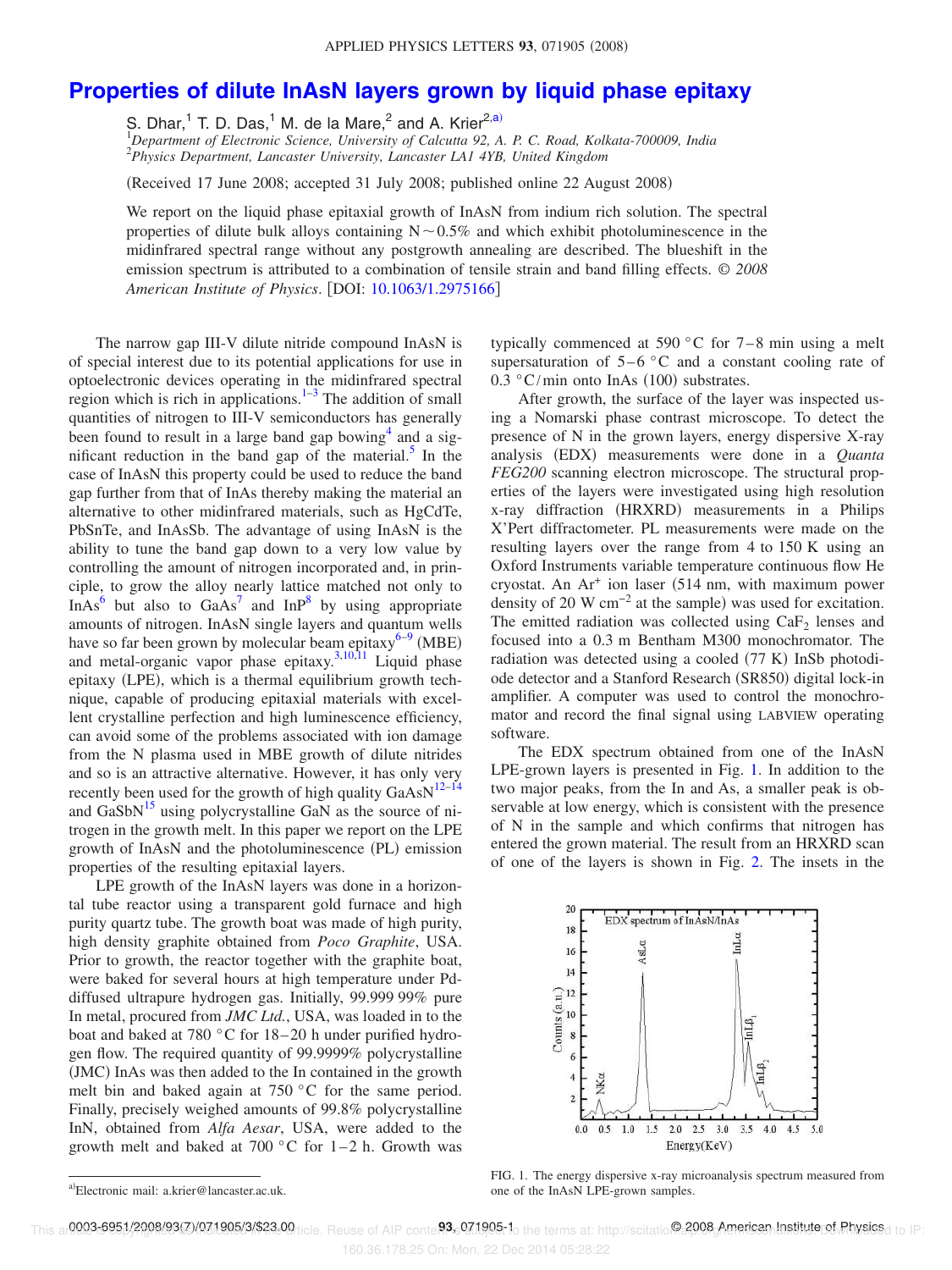

FIG. 2. A HRXRD spectrum obtained from one of the InAsN samples (ISN14). The insets show the details of the (200) and (400) reflections.

figure show expanded forms of the peaks for the (200) and (400) reflections. Two peaks due to InAsN and the substrate InAs are clearly resolved in each case. No peak due to cubic InN or hexagonal InN is found in the spectrum, which confirms that a single crystalline layer of epitaxial InAsN has been formed. The angular separation between the substrate and InAsN peaks gives a measure of the lattice mismatch introduced as a result of nitrogen incorporation and from which the nitrogen content in this particular layer (ISN14) was calculated to be 0.56%, using Vegard's law.<sup>10</sup>

Figure 3 shows the 4 K PL spectra for two InAsN samples containing different amounts of N. Both the spectra have very similar appearance with four peaks, labeled A–D being resolved in each spectrum. These peaks can be readily associated with the characteristic transitions observed in InAs $17,18$  and are identified as follows. Peaks A and B originate from band-band transitions and donor-acceptor pairs,



FIG. 3. (Color online) The 4 K PL emission spectra measured from two InAsN samples. ISN14  $(0.56\%)$  and ISN 11B  $(0.50\%)$ . The PL spectrum from a high purity LPE-grown InAs layer (dashed line) containing zero N is This article presented for comparison.ted in the article. Reuse of AIP content is subject empirical Varshnisequation... Org/termsconditions. Downloaded to IP:



FIG. 4. (Color online) The temperature dependent PL spectra measured from one of the LPE-grown InAsN samples (ISN11B).

respectively, whereas peak  $C(0.38$  eV) is the most prominent in the spectrum and may be attributed to recombination via a defect state.<sup>19,20</sup> However, we note that the peaks are systematically blueshifted to slightly higher energy compared to their generally accepted energies in undoped binary InAs. The PL spectrum of "typical" LPE-grown InAs (containing zero  $N$ ) is also shown in Fig.  $3$  for comparison. We attribute the blueshift in our InAsN to a combination of tensile strain and Moss–Burstein band filling effects. The latter may be associated with residual impurities, presumably from the InN precursor in the melt, and which contribute to an increased carrier concentration. We note that this is consistent with previous findings from transmission measurements on InAsN,<sup>9</sup> where increasing N led to an apparent increase in the bandgap associated with band filling originating from residual carriers produced by introducing increasing amounts of N. Although this is most likely the major effect we also consider a contribution from strain. PL spectra from InAs grown on Si substrates have been studied previously and found to exhibit a redshift arising from the residual compressive strain in the epitaxial layer on cooling. $19 \text{ In our case the}$ epitaxial InAsN is under tensile strain and although the layer thickness of 2–3  $\mu$ m is above the critical layer thickness, it is conceivable that not all the strain is relieved by the formation of dislocations, resulting in a blueshift.

As shown in Fig. 4, at low temperatures the peak emission deviates from the usual temperature dependence of the band gap.<sup>23</sup> From the position of peak A, the apparent band gap of the material at 4 K is estimated at 0.430 eV in ISN14), which increases to 0.437 eV at 20 K and again decreases to 0.418 eV at 150 K. This behavior is associated with localization of carriers and is common in InAsN, $6,21$ where at low temperatures, PL emission is dominated by transitions involving states below the band gap consistent with the band anticrossing model.<sup>22</sup> At elevated temperatures, electrons from these states are thermally excited back into the conduction band and the peak emission is primarily due to band-band recombination. Above 75 K the PL peak emission energy follows closely the theoretical dependence with temperature, drawn assuming a nitrogen content of 0.23% in the material using the functional form of fitting to the empirical Varshni equation<sup>23</sup> empropriations. Downloaded to IP: